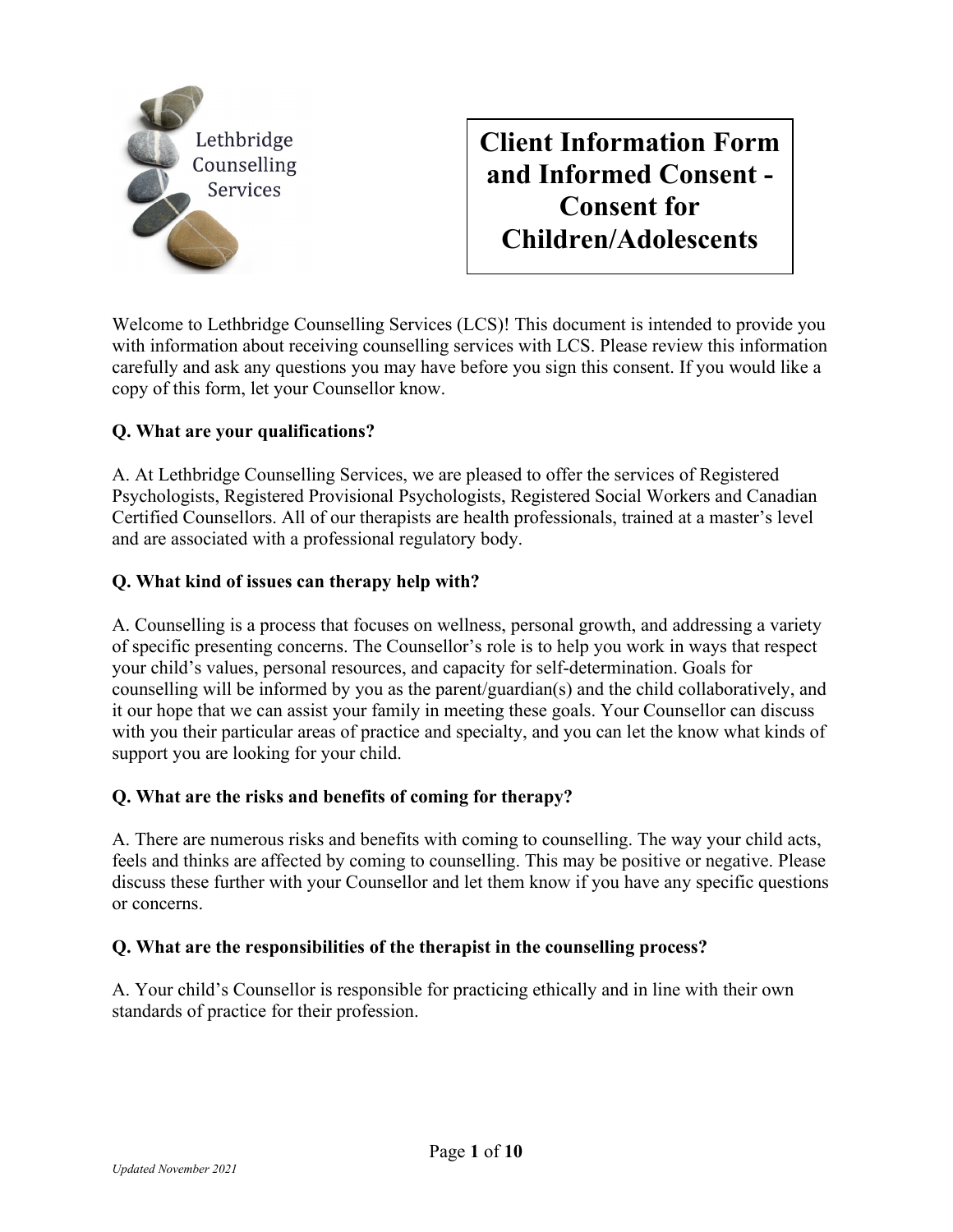## **Q. What are my responsibilities in coming to therapy?**

A. You, as a parent/guardian(s) of a child receiving a client seeking services with Lethbridge Counselling Services, are responsible for:

- Attending sessions as scheduled and letting the Counsellor know if you need to cancel or change an appointment. Please contact your Counsellor directly to advise of cancellations and rescheduling.
- Completing homework as discussed
- Being an active participant in the counselling process
- Not attending the LCS office if you are ill (symptoms consistent with COVID-19), if you are awaiting a COVID-19 test result, or if you have tested positive for COVID-19 in the previous 14 days).

#### **Q. Are there alternatives to counselling?**

A. There are many ways people may choose to deal with struggles in their life and counselling is definitely one option. Other options may be to talk to your doctor or see a natural health practitioner. Talking with friends and family may also be helpful.

Some presenting concerns, however, are best handled with professional assistance. Not dealing with personal issues can have consequences in the long-run including the problem potentially getting worse and negative impacts on your studies, relationships, or health.

### **Q. How can I access services?**

A. Services are available in person at the LCS office or online via ZOOM (Encrypted Health Care version) to Alberta residents.

#### **Q. What do I need to know about virtual services?**

A. If your child is accessing services virtually it requires that you and they have a basic level of comfort with and access to technology and are familiar with programs such as ZOOM and email. It also requires you to be comfortable with having only online / telephone access to a Counsellor, as you will not be meeting with them in-person.

Although research has shown that online counselling is generally not as effective as face-to-face counselling, it is certainly a good option for individuals who would not otherwise access counselling services (due to, for instance, living in an isolated area or having a schedule that would make it difficult to attend counselling at an office).

There are also risks associated with online counselling including pitfalls associated with technology. There may be unplanned service disruptions, lag time in online conversations, and delays in sending and receiving emails. There are also security risks always present with transmitting information online. It is your responsibility to be familiar with the terms of service for the technology being used.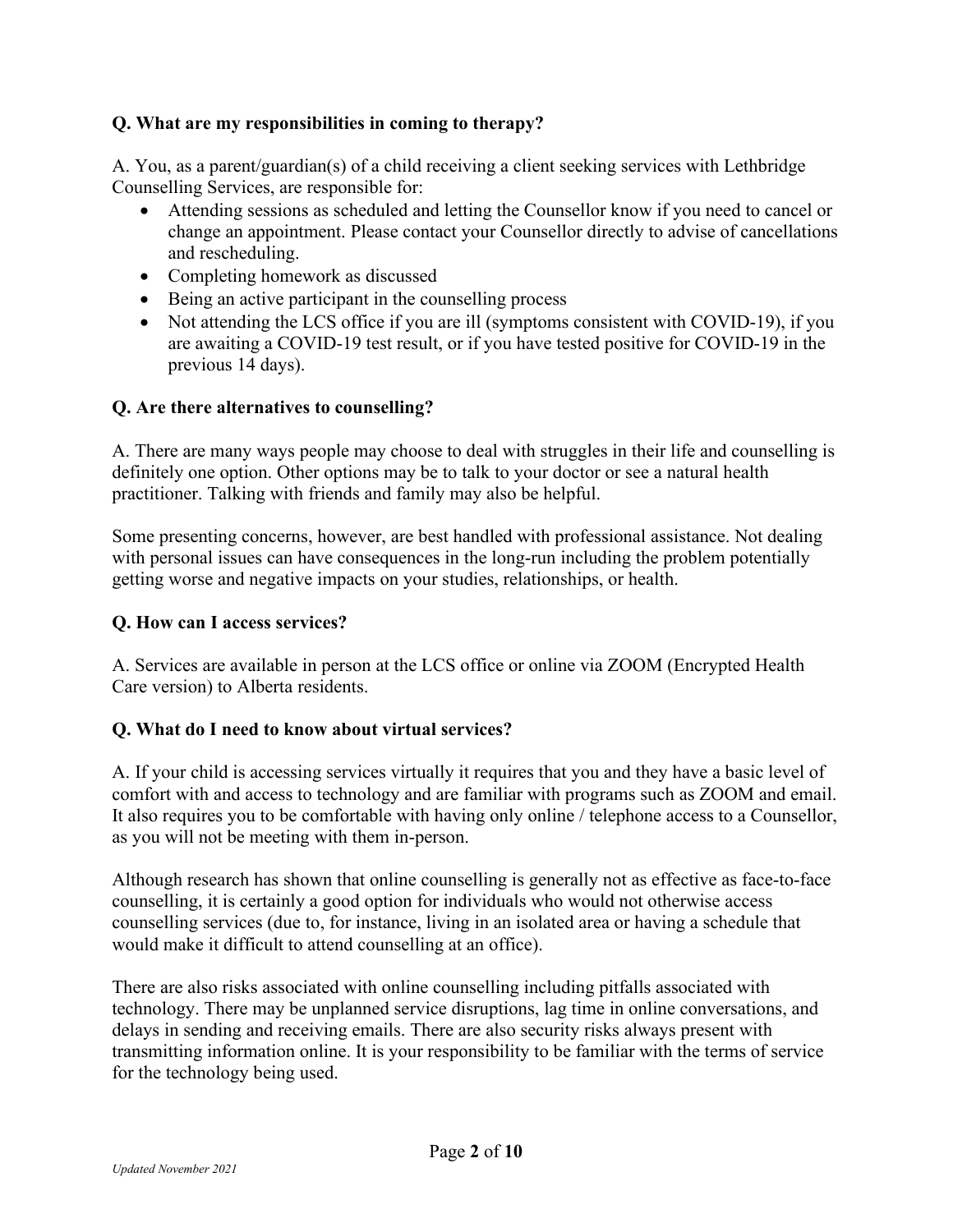Attending counselling over the computer or telephone is not for everyone. If it is felt that your child would better benefit from another service, a referral may be made. Please note that if you are currently feeling suicidal or homicidal, e-counselling or telephone counselling is not an appropriate service for you. Please contact your local mental health clinic or hospital.

While every effort is made to ensure the safety and security of online counselling material (emails and live chats), vulnerabilities still exist. For instance, it is possible for third parties to intercept email sent between client and counsellor. It is also possible at times to misdirect your email message by failing to pay attention to the address of the person to whom you are writing.

We suggest the following guidelines for the use of email in online counselling:

• Use a personal or home computer - it is safer simply by virtue of the fact that far less people have access to it.

• Avoid sending/receiving emails at wireless (Wi-Fi) hotspots unless you are sure your connection is secure or you are prepared to take the risk.

• Make a point of double checking the 'To' address field prior to clicking 'Send'.

• You may wish to consider requesting a 'return receipt' so that your counsellor acknowledges your email upon receiving it.

• Use a password for access to your computer and email account and log out when you are finished.

• Ensure all security software (such as anti-virus and firewall applications) and system software updates are installed.

• You may also wish to consider encryption of your email.

• If receiving services via telephone, we ask that you call us at the number provided (vs. using calling you) – this reduces the risk of breaching your privacy if someone else answers the phone.

\*This section adapted from: [http://www.aut.ac.nz/being-a-student/current-postgraduates/your-health-and](http://www.aut.ac.nz/being-a-student/current-postgraduates/your-health-and-wellbeing/counselling/online-counselling/online-counselling-benefits-and-risks)[wellbeing/counselling/online-counselling/online-counselling-benefits-and-risks](http://www.aut.ac.nz/being-a-student/current-postgraduates/your-health-and-wellbeing/counselling/online-counselling/online-counselling-benefits-and-risks)

# **Q. What is in my file?**

A. As soon as you fill out the client information form and sign this consent form, a file is created for your child. You have the right to view your client file as long as it does not cause you, or anyone else harm to do so, or for other reasons as outlined by applicable laws. We do ask however, that you waive this right in order to honour your child's privacy. Your Counsellor must keep your file for 10 years from the end of therapy OR 10 years after your child turns 18 years of age, whichever is longer, after which your file will be shredded. Depending on your situation your file may be retained longer. Please discuss this with your therapist if you have questions.

## **Q. How are files stored?**

A. Paper files are stored in a locked filing cabinet in the LCS main office. Your Counsellor is only one with regular access to your file. An extra key to each cabinet is stored in a locked cabinet in case of an emergency (i.e. your Counsellor is ill and unable to see you and another LCS staff needs to reach you to advise of this).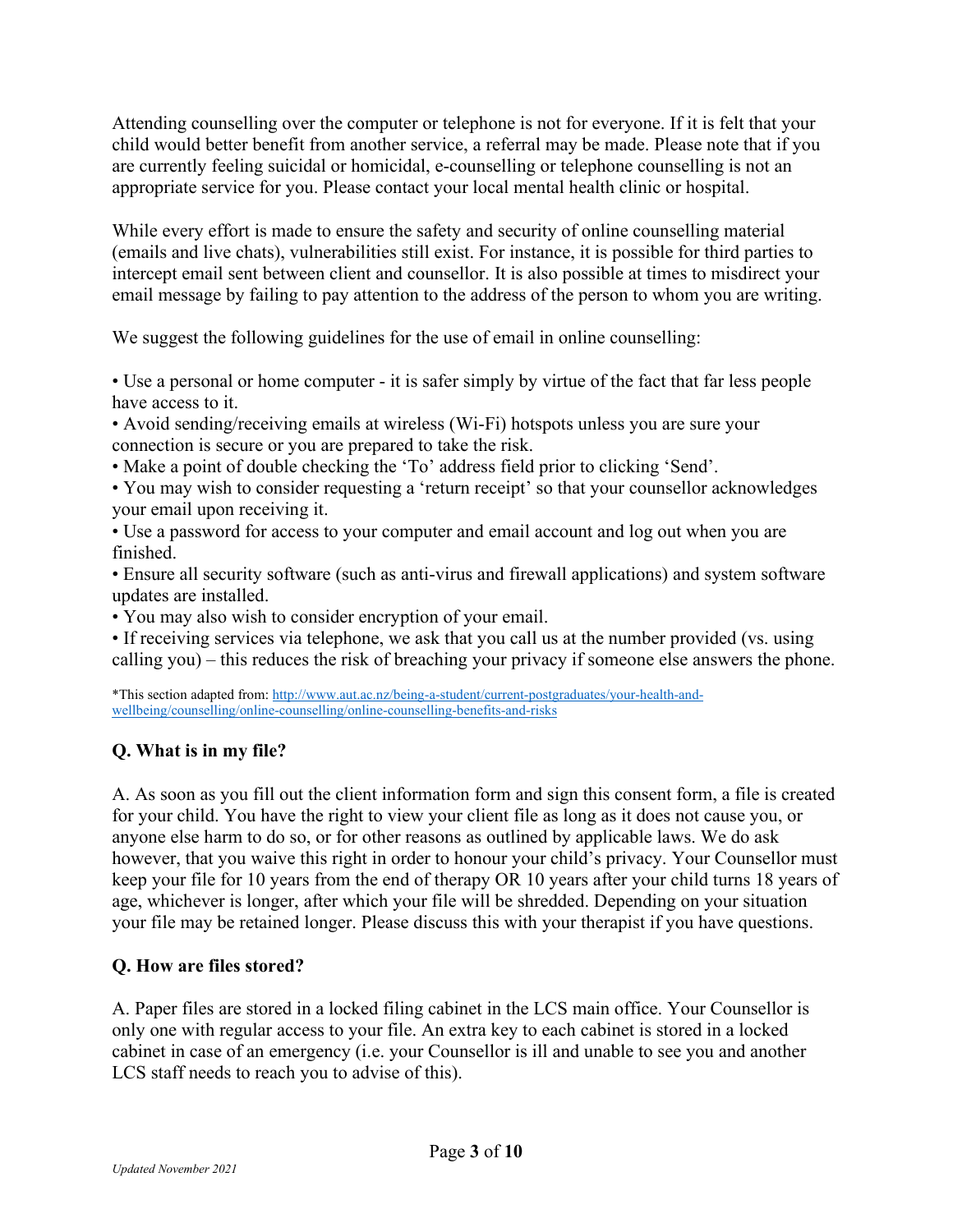Due to COVID-19, your Counsellor may be working from home at times if providing virtual services. In this case, files are stored in a locked cabinet and are transported securely.

If your child's Counsellor is storing files electronically, then files are stored securely on an encrypted and password protected server and are accessed only by your Counsellor on their personal and password protected device. Your Counsellor will advise of specific details of their file storage. Please be sure to ask if you have any questions.

# **Q. Can I be friends with my therapist?**

A. Your and your child's relationship with the Counsellor is a professional one guided by rules and ethics. As such, your therapist cannot:

- Have a business or personal friendship relationship with you or your child
- Be your child's therapist if your are related
- Be your friend (or your child's friend) on Facebook or any other social media site
- Share their personal email or cell  $#$  with you or your child
- Ever have any type of romantic or sexual relationship with you, or with any people close to you
- Be your supervisor, teacher or evaluator
- Receive gifts from you

## **Q. How private in my child's information?**

A. Therapy is most effective when a trusting relationship exists between the Counsellor and the child/adolescent. Privacy is especially important in securing and maintaining that trust. It is often helpful for children to develop a "zone of privacy" where they can feel free to discuss personal matters with their therapist safely without worrying that everything they shared will be passed on to their parents. This is particularly true for adolescents who are naturally developing a greater sense of independence and autonomy.

It is our policy to provide you with general information about treatment status and to raise issues that may impact your child either inside or outside the home. Your child's Counsellor will not, however, share with you specific details of what your child has disclosed to them without your child's consent. Exceptions to this include times when your child may be at risk (i.e. suicide, homicide, high –risk drug use, illegal activity or sexual activity).

Legally and ethically, your child's counsellor must disclose personal information if:

- Your child threatens to do harm or kill themselves or another person.
- They become aware that the child themselves, a dependent adult, a person in care or other vulnerable person has been harmed (past or present), or is in danger of being harmed.
- They receive a court order (subpoena) that makes it so we must release your information/or if the court requires me to testify at a court hearing.
- You are accessing services through an Employee Assistance Plan. In this case, your EAP may have access to information about you including: session dates, if you no-show or cancel with less than 24 hours' notice for an appointment, risk assessment information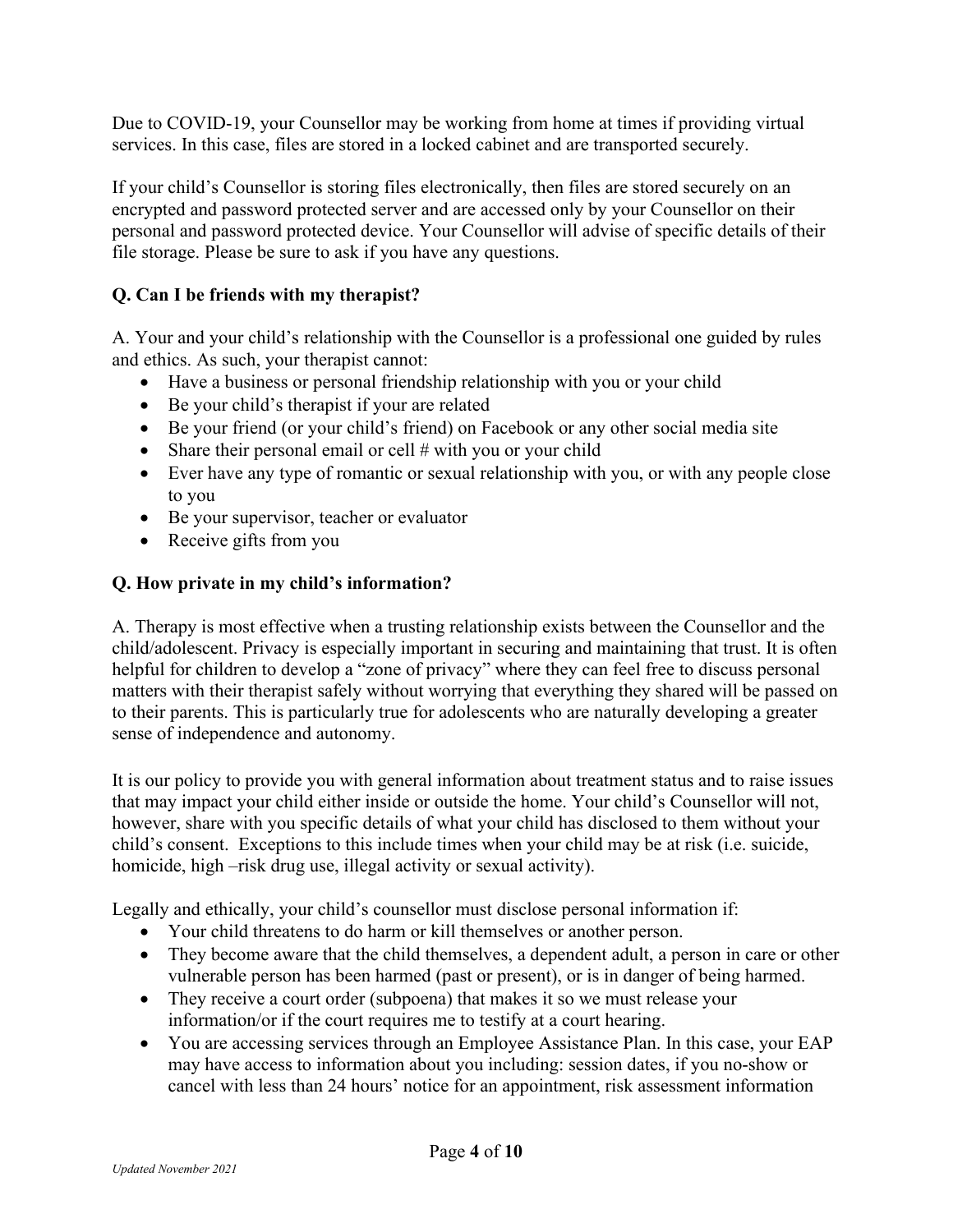should you appear to pose a risk to yourself or another person, the nature of your presenting concern and your case disposition when services are complete.

To further protect your privacy, please be aware:

• Your Counsellor will not greet you or your child outside of the Lethbridge Counselling Services office **unless you greet them first.**

\*Please note that Lethbridge Counselling Services Counsellors do share information internally for the purposes of peer consultation and supervision. Only non-identifying information is shared, this is for the purposes of providing you with the best possible service during your time with us.

\*\*Also note that Counsellors at Lethbridge Counselling Services use a shared Outlook calendar system in order to manage bookings, so your child's name and contact information will be visible in the calendar. The other Counsellors on the team along with our Intake Volunteer(s) may see this information. All LCS staff and volunteers have signed an Oath of Confidentiality. Your Counsellor also maintains a mobile Outlook calendar. All Counsellor's mobile devices are password protected.

\*\*\* For billing purposes, Counsellors at Lethbridge Counselling Services use a program called Wave Accounting for bookkeeping and billing purposes. This is an internet based application with a secure login. Your name, your child's name and your email address will be stored in this program in order to create invoices for services. No other identifying information is put into this system. If your Counsellor is direct billing your benefits company for services, your benefits provider will have access to appointment dates and the amount billed.

## **Q. How long does counselling take?**

A. The length of counselling (# of sessions) will vary depending on your child's individual issues and needs. This is something you will discuss with your Counsellor in discussing goals for the therapy process.

#### **Q. Is counselling covered by my employee health plan?**

A. Many employee/student health plans with extended health benefits may cover all or a portion of counselling services. Each plan is different in terms of the amount of coverage, number of sessions, and qualifications required for the therapist. Check with your Health Benefits Plan Administrator if you are unsure.

#### **Q. How much does counselling cost?**

A. The cost per session for this service varies per therapist. Regular non-subsidized fees range between \$80 and \$175 per hour. Your fee will be discussed and set at your first appointment.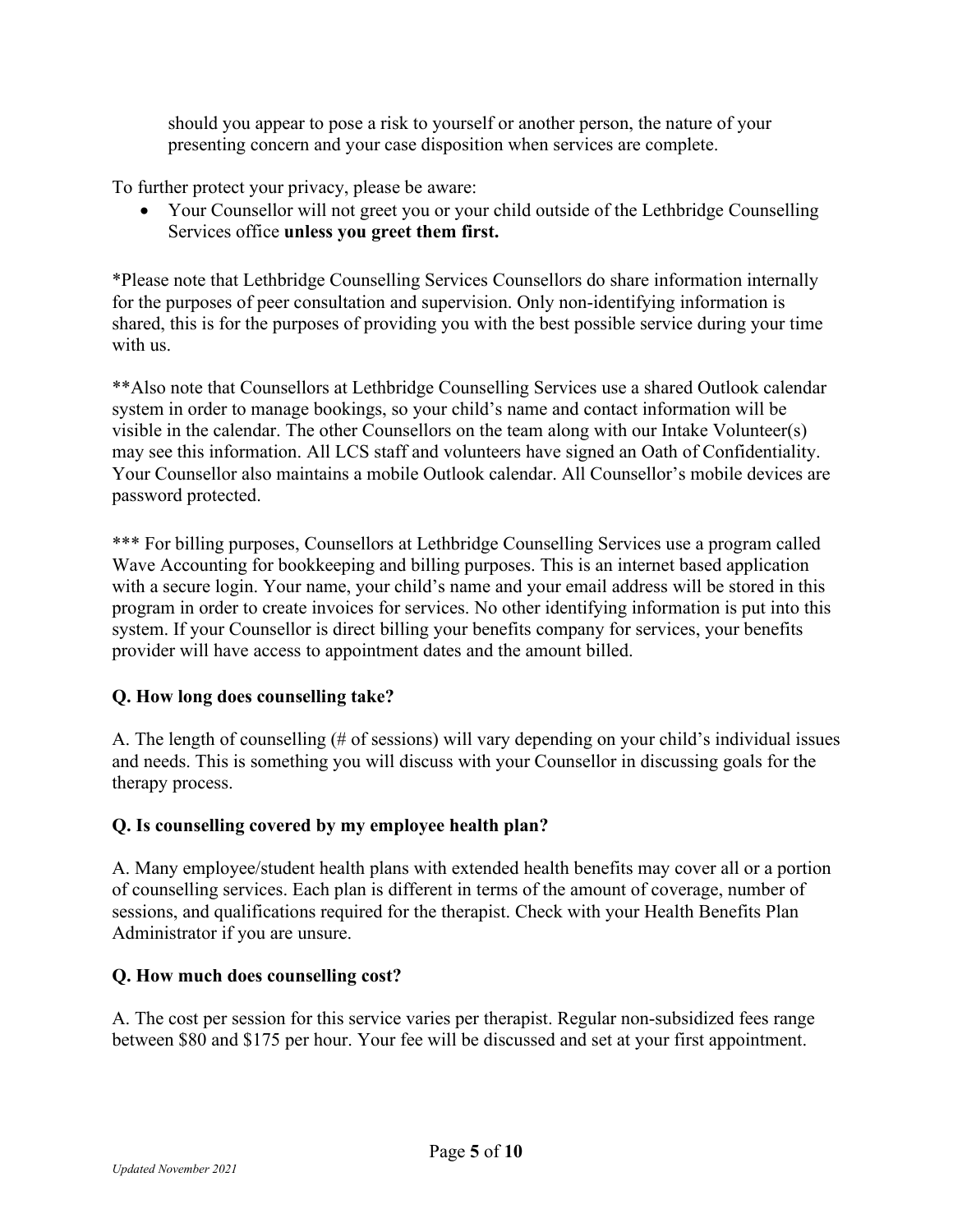## **Q. Can you direct bill for services?**

A. Many of our Counsellors do offer direct billing options through Blue Cross, ASEBP and TELUS e-claims. You can discuss with your therapist what options may be available to you at the time of your first appointment. Please note that it is your responsibility to ensure there is adequate coverage for services rendered. If you reach your maximum, or your benefits are exhausted, you are responsible for any amounts left owing.

## **Q. What if I don't pay?**

A. If there is a balance owing for services due to a no-show, insurance non-payment, or other arrangements not honoured by you, your Counsellor reserves the right to contact your insurance company regarding coverage or to send your outstanding account to collections for payment. Non-payment may result in a disruption of services.

#### **Q. What hours do you have available for counselling appointments?**

A. Counsellors are available for day and evening appointments. Each Counsellor has their own specific schedule, so please inquire as to your Counsellor's specific availability.

## **Q. How long is a counselling session?**

A. Counselling sessions are generally 50-55 minutes in length, unless previously arranged. Fees for longer sessions will be charged accordingly, and as discussed with your Counsellor.

#### **Q. What if I need to cancel an appointment?**

A. All cancellations must be made more than 24 hours in advance of the appointment whenever possible. Failure to cancel within 24 hours or not attending a scheduled appointment (without rescheduling or cancelling) may result in being billed for the missed session. If you are more than 15 minutes late for your scheduled appointment, this is counted as a missed appointment and again, you may be billed. Your Counsellor will be glad to meet with you for the remaining portion of your appointment if you wish.

## **Q. What if my child is in crisis?**

A. During business hours, please call 403-942-0452 or email lethbridge counselling @gmail.com and your Counsellor may be able to arrange to see your child for an emergency appointment. If your child is in crisis (outside of business hours or if you are not able to reach your Counsellor), contact the Distress Line (403.327.7905), call 911, or attend the emergency room at the Chinook Regional Hospital. Please note that Lethbridge Counselling Services is not a crisis service can and cannot guarantee availability of crisis support.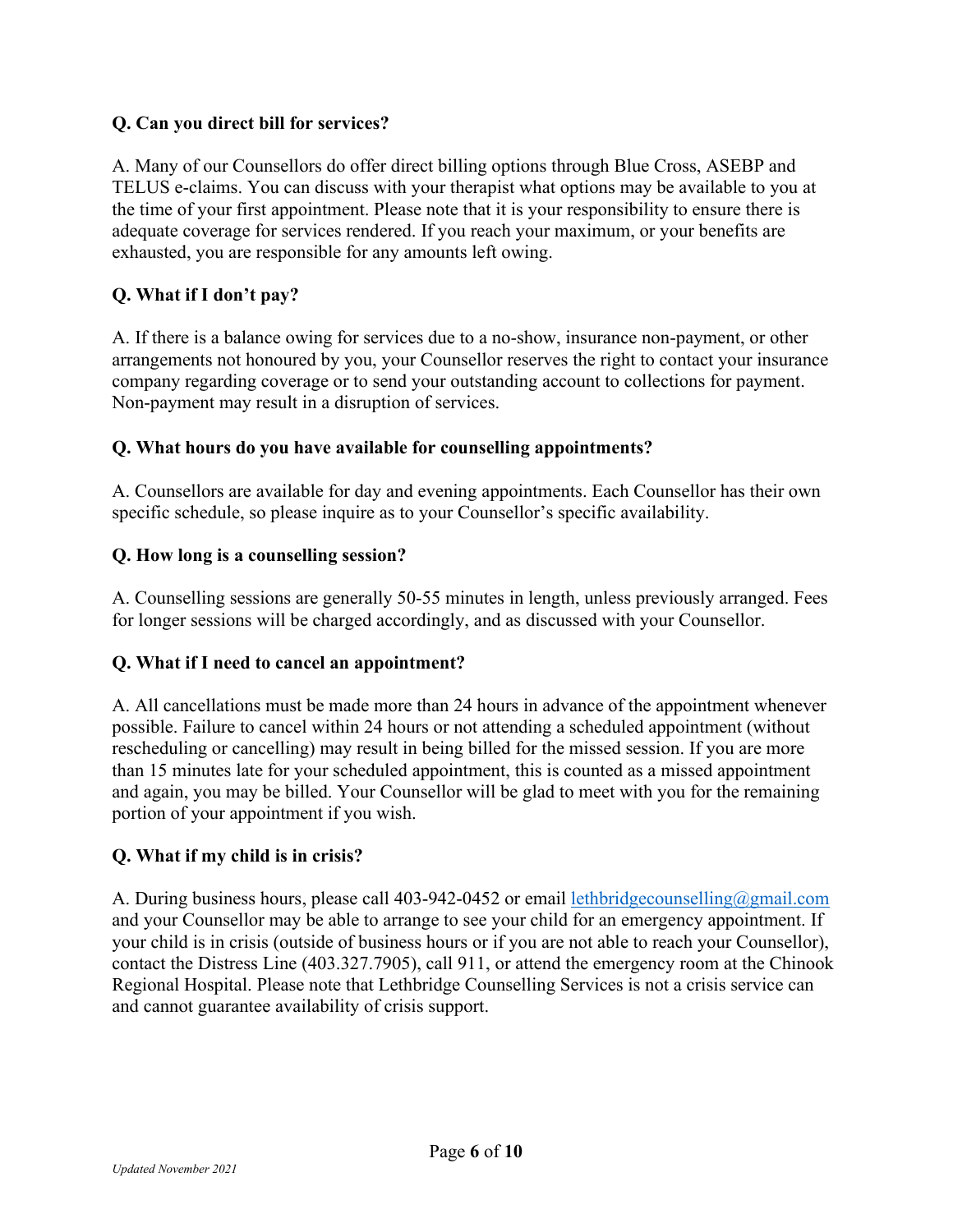## **Q. Do you provide child care?**

A. No, child care is not provided and children (other than the one being seen for services) cannot be brought to sessions.

### **Q. What about safety?**

A. We ask that you or your child do not attend sessions while under the influence of alcohol or drugs as this negatively impacts both your safety and the safety of your therapist. We also do not allow any aggressive or abusive behaviour directed towards other clients accessing services or towards the therapist (in office, on the phone or by email). LCS is meant to be safe space. If your therapist feels threatened by any action (verbal or physical) made by you or your child, you will be asked to leave and services may be discontinued.

#### **Q. What if I am not happy with my therapy experience?**

A. We encourage you to share your concerns with your Counsellor and we can see what we can do to make things better. You also have a right to request a referral to another therapist if you feel like your Counsellor is not the right fit for your child.

If you feel that your Counsellor has acted unethically, you can choose to contact their professional association to file a complaint. Please note that if you choose to do so, your Counsellor will need to share important information about services provided to your child as contained in the file.

#### **Q. How do I know when counselling is finished?**

A. Counselling can be discontinued at any time by either the client or the therapist. Ideally though it is joint decision when you as the client feel as though you have met the goals you set for yourself in counselling and no longer require the service.

#### **Consent**

This consent is valid from the date it is signed and will expire at the termination of services after which the file will be closed.

You have the right to withdraw this consent at any time, without prejudice, during the course of service delivery. Should you wish to do so, please let your Counsellor know and this will be documented on the file and services will be discontinued.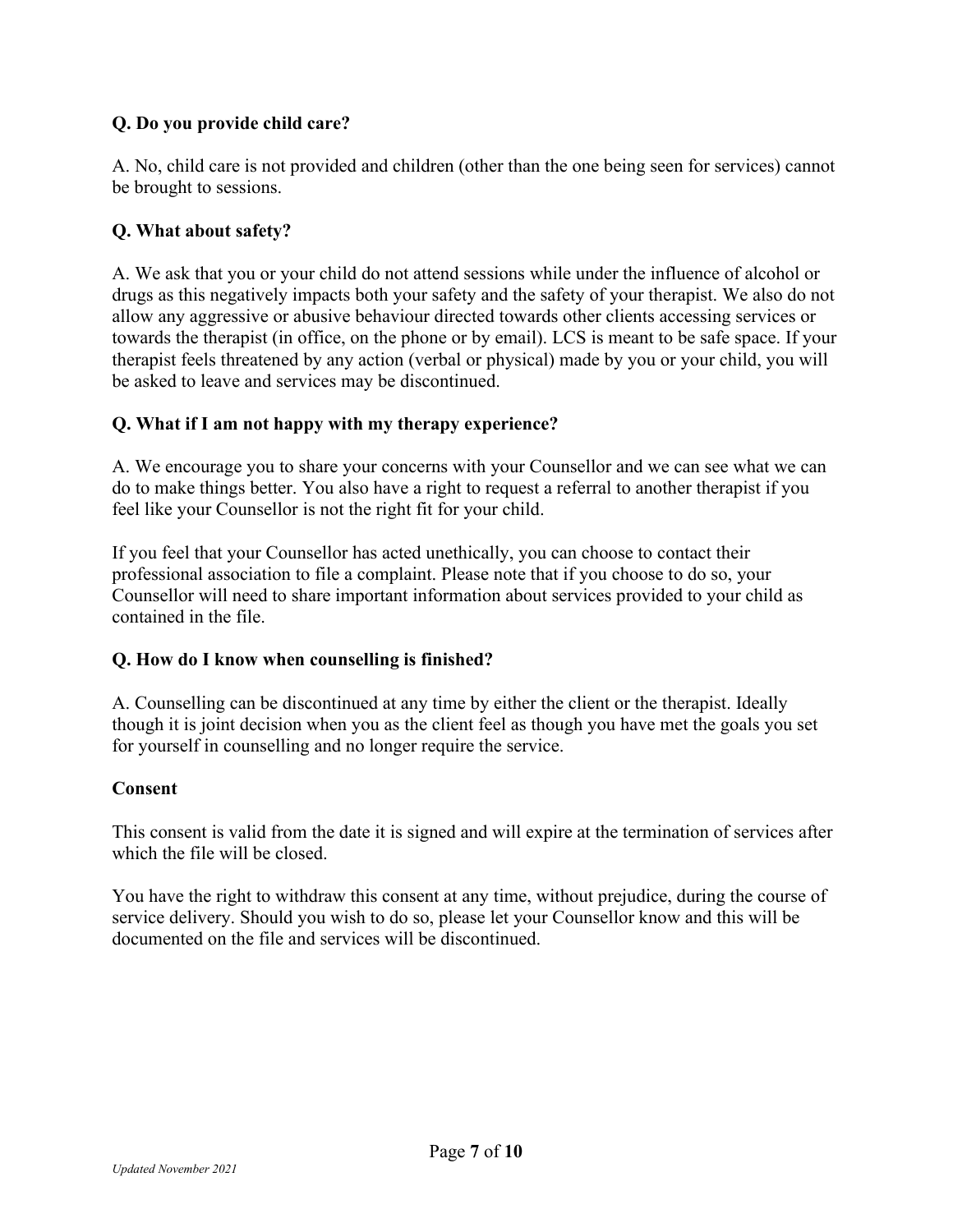#### **Parent/Guardian Consent** *(please check one)*

Parents are together and share custody and guardianship. Consent from one or both parents is adequate.

Parents are not together and one parent has sole custody and sole guardianship and can only give consent

Parents are not together and share joint custody and guardianship. Consent from both parents is required.

Parent/Guardian #1 contact information: Parent/Guardian #2 contact information:  $\overline{\phantom{a}}$  , and the contribution of the contribution of the contribution of the contribution of the contribution of the contribution of the contribution of the contribution of the contribution of the contribution of the

\_\_\_ Child is not under care of Parent(s); Legal Guardian providing consent.

| Name                                                 | Name                                                                |  |  |
|------------------------------------------------------|---------------------------------------------------------------------|--|--|
| Address                                              | Address                                                             |  |  |
| Telephone/Cell                                       | Telephone/Cell                                                      |  |  |
|                                                      | <b>CONSENTING PARENT/GUARDIAN(S):</b>                               |  |  |
|                                                      |                                                                     |  |  |
|                                                      | I HAVE HAD THE CHANCE TO ASK QUESTIONS ABOUT THIS FORM<br>(initial) |  |  |
| A COPY OF THIS FORM HAS BEEN OFFERED TO ME (initial) |                                                                     |  |  |

**Signature: \_\_\_\_\_\_\_\_\_\_\_\_\_\_\_\_\_\_\_\_\_\_\_\_\_\_\_\_\_\_\_\_\_\_\_\_\_ Date: \_\_\_\_\_\_\_\_\_\_\_\_\_\_\_\_\_\_\_\_\_\_\_\_\_\_** 

**Signature:**  $\qquad \qquad$  Date:

#### **I HAVE DISCUSSED THIS INFORMED CONSENT WITH THE PARENT/GUARDIAN(S) AND THE CHILD \_\_\_\_ (initial)**

**In my professional opinion the above person(s) appears to understand the information I have presented and there does not appear to be a reason why this person/these persons are not fully competent to give informed consent for their child to participate in the therapy process.**

| <b>Therapist Signature:</b> | Date: |
|-----------------------------|-------|
| <b>Therapist Signature:</b> | Date: |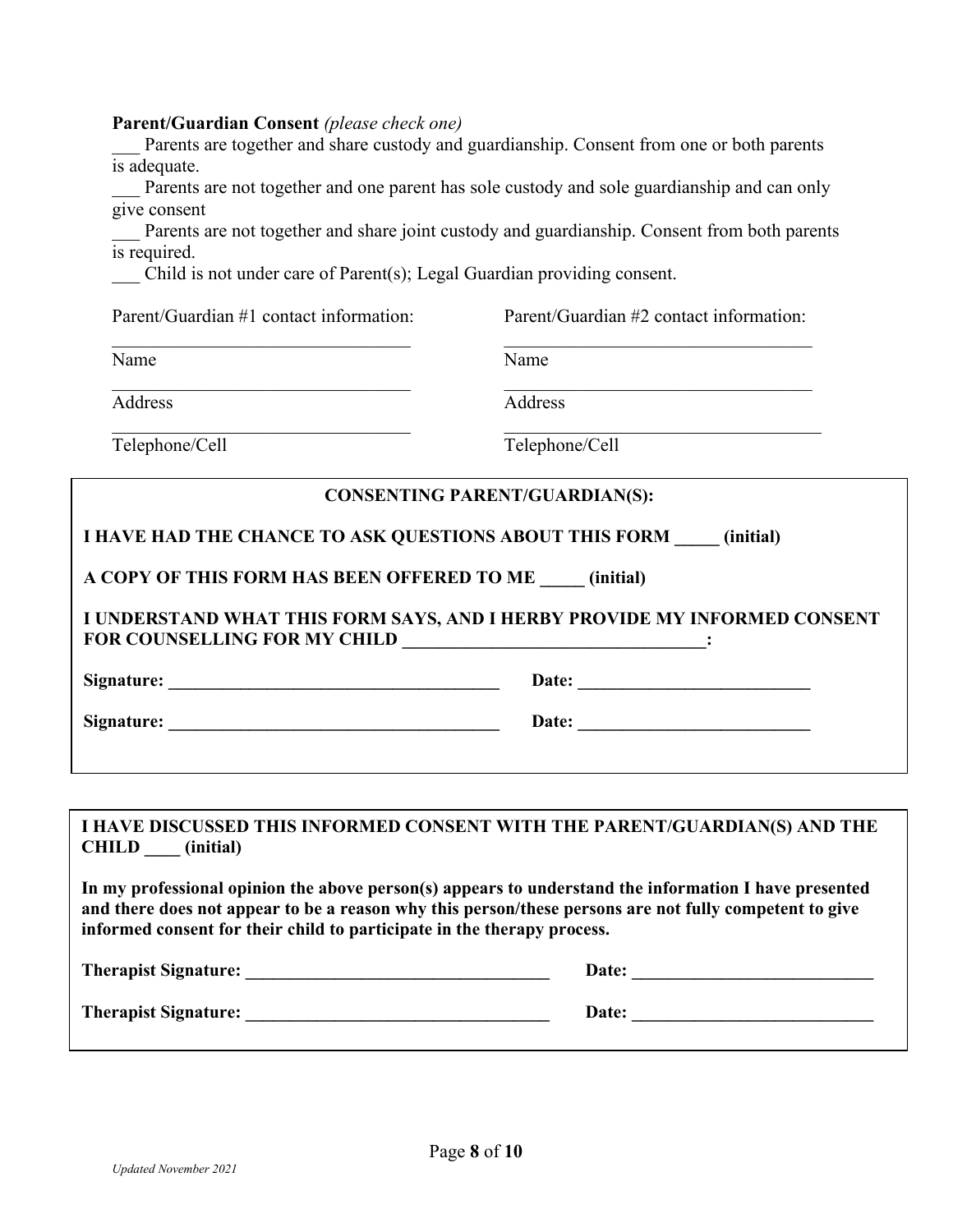| Lethbridge<br>Counselling<br>Services        | <b>Client Information Form</b> |                                                                                   |  |
|----------------------------------------------|--------------------------------|-----------------------------------------------------------------------------------|--|
| Name: $(1)$                                  |                                | $\begin{tabular}{c} D.O.B. \\ \hline\hline dd/mm/y y y y \end{tabular}$           |  |
|                                              |                                |                                                                                   |  |
| Name: $(2)$                                  |                                | $\begin{tabular}{c} D.O.B. \\ \hline\hline dd/mm/y y y y \end{tabular}$           |  |
|                                              |                                |                                                                                   |  |
| Name: $(3)$                                  |                                | $\begin{tabular}{c} D.O.B. \\ \hline\hline\text{dd/mm/yyyy} \end{tabular}$        |  |
|                                              |                                |                                                                                   |  |
|                                              |                                |                                                                                   |  |
| Pronouns:                                    |                                |                                                                                   |  |
| Address:                                     |                                |                                                                                   |  |
|                                              |                                | ,我们也不能在这里的人,我们也不能在这里的人,我们也不能在这里的人,我们也不能在这里的人,我们也不能在这里的人,我们也不能在这里的人,我们也不能在这里的人,我们也 |  |
|                                              |                                |                                                                                   |  |
| Phone #: $\qquad \qquad$ (Home) Msg ok? Yes  |                                | $\overline{N_{0}}$                                                                |  |
|                                              | (Work) Msg ok? Yes             | No                                                                                |  |
|                                              |                                |                                                                                   |  |
| $\overline{\text{[Cell]}}$ Msg ok? Yes       |                                | $\overline{N_0}$                                                                  |  |
|                                              |                                |                                                                                   |  |
| What is the best way to get a hold of you?   |                                |                                                                                   |  |
| <b>Extended Health Benefits Information:</b> |                                |                                                                                   |  |
|                                              |                                |                                                                                   |  |
|                                              |                                |                                                                                   |  |